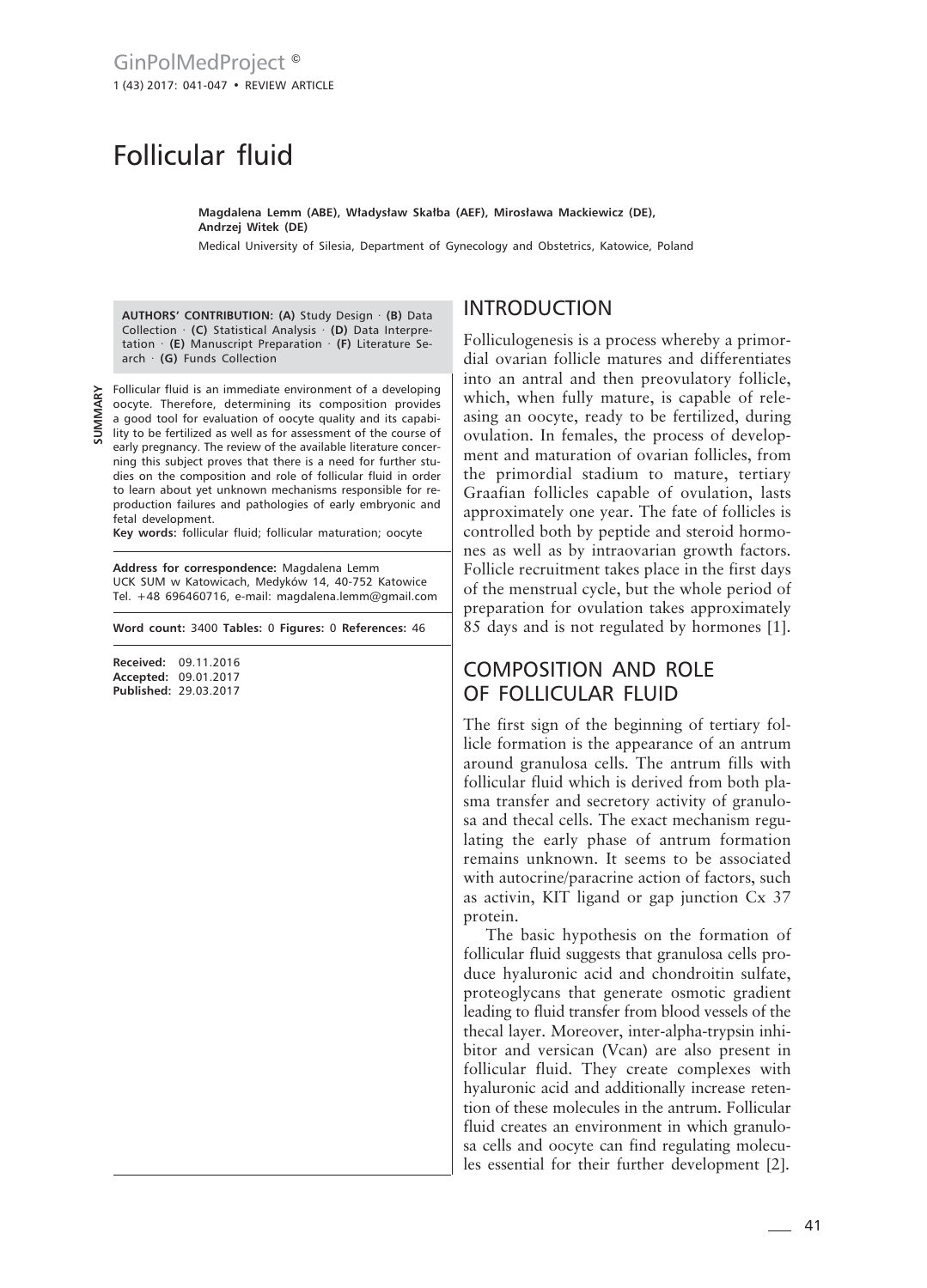Starting from the antral phase (antral follicle), its further development is dependent upon pituitary hormones. LH and FSH control final stages of folliculogenesis, but local growth factors may modulate their action.

The biochemical analysis of follicular fluid composition may deliver significant information about oocyte quality and maturation. This is achieved by analysis of single parameters considered to be oocyte quality predictors as well as by metabolomics, i.e. evaluation of chemical processes associated with oocyte maturation and proteomic analysis revealing gene products associated with this process. The proteomic analysis of follicular fluid shows the presence of various proteins from different functional groups, e.g. insulin-like growth factors, receptors, anti-apoptotic proteins or metalloproteinases. Seventeen proteins have been identified whose expression in follicular fluid has changed upon HCG administration, which makes them biomarkers that show how the follicular microenvironment changes depending on infertility conditions [3].

The chemical components of follicular fluid that are significant for the development of follicles and oocytes can be categorized in the following way: a) hormones, b) growth factors, c) reactive oxygen species that are free radicals, d) anti-apoptotic factors, e) proteins, peptides and amino acids, f) sugars, and g) prostanoids.

Pituitary gonadotropins: FSH and LH are present in follicular fluid, and their quantities are affected by their circulating concentrations. There is a correlation between concentrations of pituitary gonadotropins in both environments: serum and follicular fluid [4,5].

The average intrafollicular FSH concentration is slight and increases approximately 10 hours after LH surge, reaching 50% of its serum value [6]. As with FSH, the LH level is low at the beginning of the cycle and increases between 10 and 20 hours after LH surge, reaching the highest values between 20 and 30 hours (40% of its serum concentration) [6]. Of interest is the observation that 20 hours after LH surge the condition of the follicular basement membrane deteriorates and the morphological and functional luteinization process begins. At the same time, the follicular fluid level of estradiol decreases abruptly [6].

Administration of gonadotropins in controlled ovary hyperstimulation used in *in vitro* fertilization is an intervention that changes the intrafollicular environment. Recently published studies have shown that hyperstimulation with the use of gonadotropins alters intrafollicular cytokine quantity, which may disrupt oocyte maturation and embryo competence. All these negative phenomena are not observed in modified natural cycles [7]. As growth hormone, gonadotropins affect granulosa cell production of a range of substances significant for oocyte maturation, e.g. hyaluronic acid. By exerting a synergistic action with estradiol, through cyclic AMP secretion, they increase oocyte cytoplasmic maturation and control meiosis [5]. Follicular fluid from follicles containing oocytes that were successfully fertilized, contains higher HCG and FSH levels compared with the surroundings of oocytes that were not fertilized, which supports the significant role of gonadotropins in this process [8].

Growth hormone (GH) enhances FSH-dependent estradiol production by granulosa cells and formation of LH and FSH receptors in these cells. Although the presence of GH in follicular fluid has been proven, its relationship with potential pregnancy and its development remains unknown [5].

Prolactin is present in follicular fluid and, by contrast with pituitary gonadotropins and steroid hormones, its levels in this environment do not correlate with its circulating concentration [4]. The intrafollicular prolactin level is significantly lower in the late postmenstrual phase compared with other phases of the menstrual cycle and is relatively stable during LH surge [6]. However, the presence of intrafollicular sources of this hormone should be excluded since prolactin is not detectable in follicular fluid of patients treated with bromocriptine [6].

As estradiol, progesterone and androstenedione levels, the intrafollicular prolactin concentration shows an association with differences in oocyte maturation as well as with its capability to be fertilized and to cleave after *in vitro* fertilization [9]. High intrafollicular prolactin levels are associated with successful development of pregnancy, which suggests a significant role of this hormone in the process of oocyte maturation [8].

Estradiol and progesterone are detectable in follicular fluid in various quantities after spontaneous LH surge and after HCG administration in non-stimulated and stimulated cycles. In the postmenstrual phase, estradiol levels in the fluid of large follicles (over 8 mm) are considerable, whereas in the premenstrual phase, it decreases while progesterone levels rise [4].

Before and approximately at the time of LH surge, estradiol levels in the follicular fluid of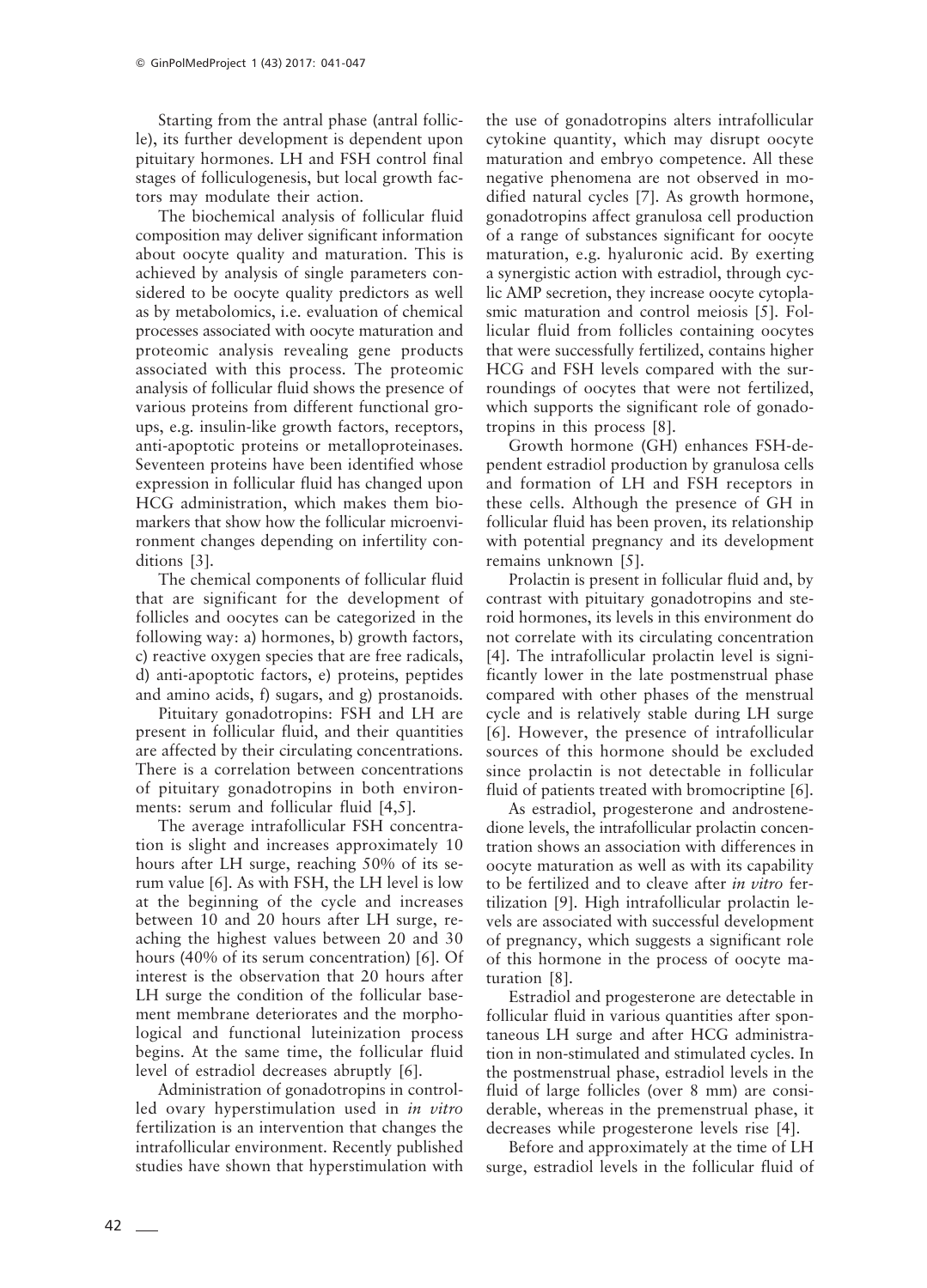preovulatory follicles are slightly higher than in the remaining follicles, and subsequently decrease. Shortly before LH surge, the progesterone concentration increases abruptly. This rise continues for the next 25 hours, after which the level slowly decreases. Changes in the progesterone concentration indicate the occurrence of ovulation. The levels of both hormones and their reciprocal proportions facilitate the evaluation of oocyte capability to be fertilized [6]. In the literature, there are various opinions on the role of progesterone in follicular fluid. Some authors claim that high progesterone concentrations or a slight proportion between estradiol and progesterone levels can predict implantation and pregnancy. Others believe that they are associated with abnormal fertilization resulting in an increase in multipronuclear embryos. It seems that optimal exposure of an oocyte to progesterone, i.e. the determination of a threshold which, when exceeded, results in oocyte damage, is currently impossible [5].

Follicular fluid also contains androgens. Concentrations of androstenedione and testosterone in this environment are higher in the preovulatory phase, but they are significantly lower than estradiol levels. Higher intrafollicular androgen concentrations are noted before LH surge. This supports the claim that these hormones are significant elements of estradiol biosynthesis [10]. Higher androgen values are associated with lower oocyte quality and lower number of zygote cleavages after fertilization. A low estradiol/testosterone index is linked with early follicular atresia, lower chances for fertilization and limited development of pregnancy. It is commonly acknowledged that certain androgen quantities in follicular fluid are crucial for their normal growth despite being responsible for follicular atresia.

It is assumed that corticosteroids have a positive influence on the final stages of follicle maturation and embryo implantation. Cortisol inhibits steroidogenesis in the ovary and has a positive effect on oocyte maturation. During LH surge, the level of cortisol in follicular fluid increases. It is higher in mature follicles compared with immature ones. 11â hydroxysteroid dehydrogenase, an enzyme that catalyzes the conversion of cortisone to cortisol, is found in human ovaries. The measurement of its activity provides indirect information about intrafollicular cortisol and cortisone levels. Its activity in follicular fluid aspirates after a three-day incubation is inverse to oocyte fertilization success in *in vitro* procedures. That is why, it is proposed that this enzyme should be considered as a predictor of successful fertilization [11].

Levels of 21-hydroxylase-derived steroids (11-deoxycortisol and 11-deoxycorticosterone) along with precursors of 17-hydroxyprogesterone in follicular fluid correlate positively with lipid content in luteinized granulosa cells. These compounds, acting through mineralocorticoid receptor, promote granulosa cell luteinization. The physiological relevance of this correlation for folliculogenesis and oocyte maturation has not been fully explored thus far [12].

Anti-Müllerian hormone (AMH) is produced by granulosa cells of preantral follicles and small antral follicles. It is believed to inhibit primordial follicle development and be responsible for follicle recruitment and selection during further stages of folliculogenesis. This hormone is also present in follicular fluid and its concentration allows evaluation of embryo quality. It is thought to be a reliable marker of oocyte viability [13].

Adenosine 3',5'-cyclic monophosphate (cAMP) is an element of signal transduction and can be used in LH action on target cell membrane receptors as one of secondary messengers. This nucleotide performs a significant role in oocyte maturation in numerous species. cAMP is present in human follicular fluid in high concentrations before LH surge with subsequent decrease after 20 hours. The cause of this abrupt decline in the fluid of older follicles is unknown, but it can result from increased phosphodiesterase activity [6].

Inhibins are produced by follicular granulosa cells and their intrafollicular level represents the activity of granulosa cells of single follicles. A high level of inhibins A and B is probably associated with the number of oocytes obtained during *in vitro* fertilization procedures, but not with their quality and capability to be fertilized [14]. Lau observed a positive correlation between oocyte quality and activin A concentration in follicular fluid with no similar correlation in the case of inhibins A and B [15].

Bone morphogenetic protein 15 (BMP-15) affects oocyte maturation. Its intrafollicular concentration positively correlates with estradiol levels, and higher concentrations of this protein are observed in cases of successful fertilization and oocyte cleavage rather than in cases of fertilization failure [16].

Insulin-like growth factors I and II (IGF-I and IGF-II), polypeptides that promote tissue proliferation and differentiation, are also pre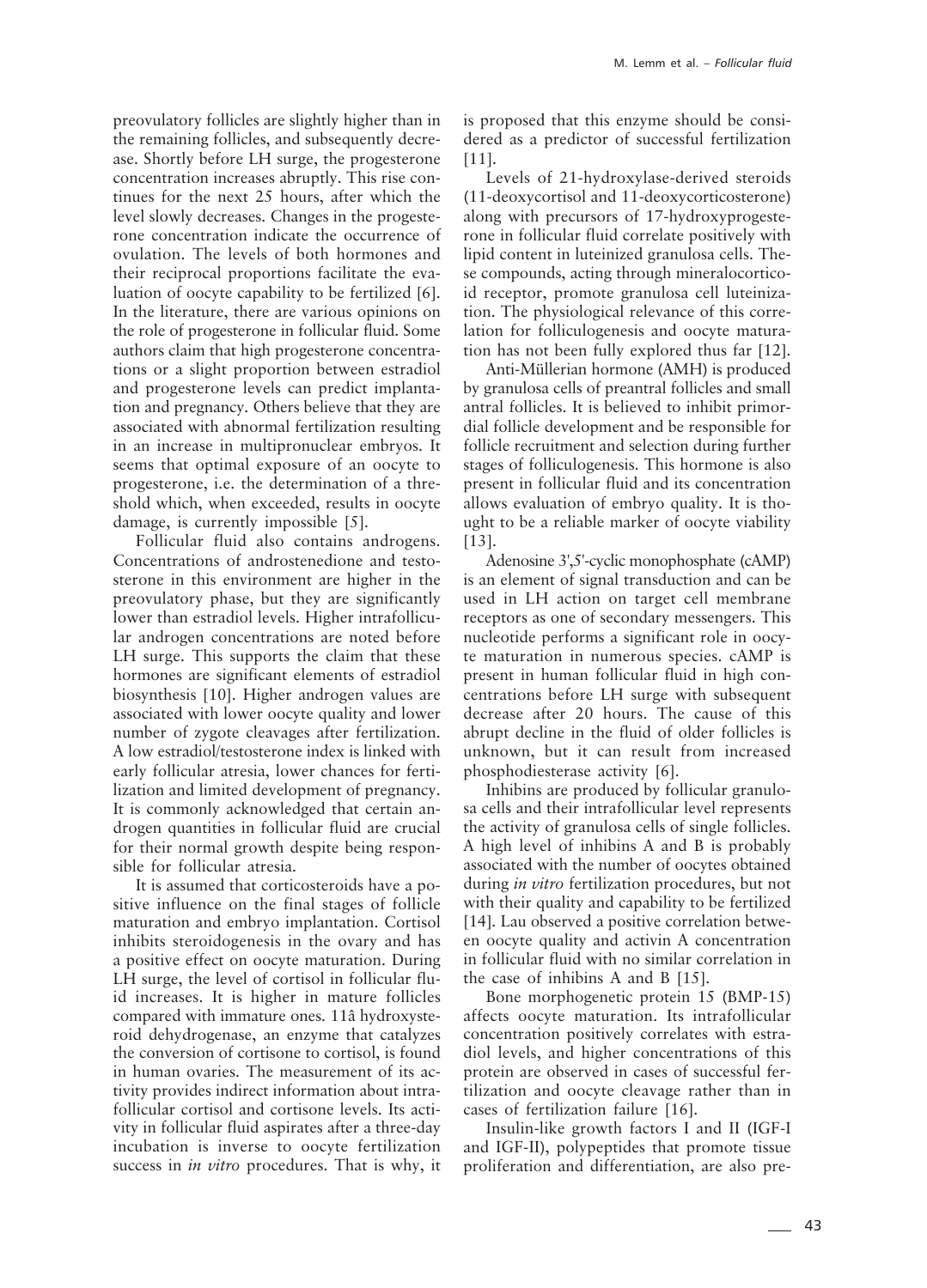sent in follicular fluid. Various studies support their significant role in normal ovary functioning and follicular maturation, thus confirming their importance in fertility [17].

Certain studies prove that IGF-1 is fundamental for follicular development, up to the phase dependent upon gonadotropins. Animal tests have revealed that IGF-1 inactivation blocks follicular growth without the possibility of its repair by gonadotropins. It must be emphasized, however, that normal GH and IGF-1 levels are not absolute conditions for preserving fertility [18]. Laron's syndrome, in which normal ovulation can occur despite low IGF-1 levels, is an example [19].

Androgens cause a marked increase in the number of basic follicles, which is accompanied by a three-fold increase in IGF-1 concentration and a five-fold increase in IGF receptor production in primordial follicles [20]. It has also been shown that IGF-1 stimulation in *in vitro* settings results in an increase in preantral follicle diameters and estradiol production [21]. IGF-1 affects both granulosa and thecal cells causing, as evidenced in *in vitro* studies, an increase in granulosa cell proliferation and estradiol production, increased sensitivity of granulosa cells to FSH, rise in secretion of inhibin A, activin A and follistatin by granulosa cells and androgen synthesis support in thecal cells [22]. In humans, IGF-1 stimulates VEGF production by granulosa cells, but the major influence on autocrine functions in thecal cells and paracrine functions in granulosa cells is exerted by IGF-2.

The synergistic action of IGF-1 and FSH on enhancing proliferation and steroidogenesis in animals is well-known [23]. In the presence of FSH, IGF-1 increases the synthesis of LH receptors in thecal and granulosa cells [24].

IGF-binding proteins play a key role in IGF bioavailability regulation by selective IGF binding and preventing them from binding to their receptors. IGFBP are inhibitors of gonadotropin-induced follicular growth and differentiation, which results in its inhibition at the level of target cells. Changes of intrafollicular IGFBP levels lead to changes in IGF bioavailability and regulation of gonadotropin action on follicles. Some studies show that IGF bioavailability itself, rather than its concentration, changes during follicular growth and atresia. This is associated with changes in IGFBP mRNA expression and changes in their proteolytic degradation [25]. As with concentrations of protein binding insulin-like growth factors, high

intrafollicular levels of insulin-like growth factors significantly correlate with oocyte fertilization rates and embryo morphological score. Furthermore, it has been shown that a combination of high intrafollicular concentrations of IGFBP-3 and IGFBP-4 with low concentrations of pregnancyassociated plasma protein A (PAPP-A) shows similar correlations [26].

PAPP-A, a glycoprotein synthesized in the trophoblast, which can be used for evaluating placental efficiency and the risk of Down syndrome, also seems to play an important role in follicular maturation [27]. It has been shown that this glycoprotein, whose levels in the follicular fluid rise until childbirth, acts as a protease and eliminates one of IGF-binding proteins, thereby affecting follicular development. PAPP-A can also take part in determining the dominant follicle and perhaps even in ovulation itself [28].

Amphiregulin is a cytokine that belongs to the epidermal growth factor (EGF) family. It probably mediates the effect of HCG on oocyte maturation. It has been detected in follicular fluid where its levels demonstrate an inverse correlation with fertilization rates, but do not affect embryo quality [29]. Intrafollicular proinflammatory cytokines are derived from plasma and their local ovarian synthesis. This group of cytokines includes interleukins (IL). It is believed that IL-1 beta of follicular fluid affects oocyte maturation and fertilization, but does not perform any role in embryo development after fertilization. IF-2 and IF-10 correlate with specific hormone levels in follicular fluid, but no relationship has been found with outcomes of assisted reproductive technology [5]. High levels of IF-12 and granulocyte-macrophage colony-stimulating factor (GM-CSF) in follicular fluid have been observed in the case of embryos with high implantation potential. However, no significant relationship has been observed between intrafollicular IF-2, TNF-alpha and leukotriene B4 levels and oocyte maturation, fertilization and development of pregnancy. Nevertheless, the proportions between IL-1 alpha/ TNF alpha and IL-1 alpha/LTB4 (leukotriene B4) vary significantly between patients that managed and did not manage to get pregnant [30]. No significant differences in intrafollicular IGF-1, IL-6, IL-8, EGF and GM-CSF levels have been found between patients with good and poor response to sperm microinjection. However, PDGF (platelet derived growth factor) levels are high in this environment in good responders [31]. Follicle vascu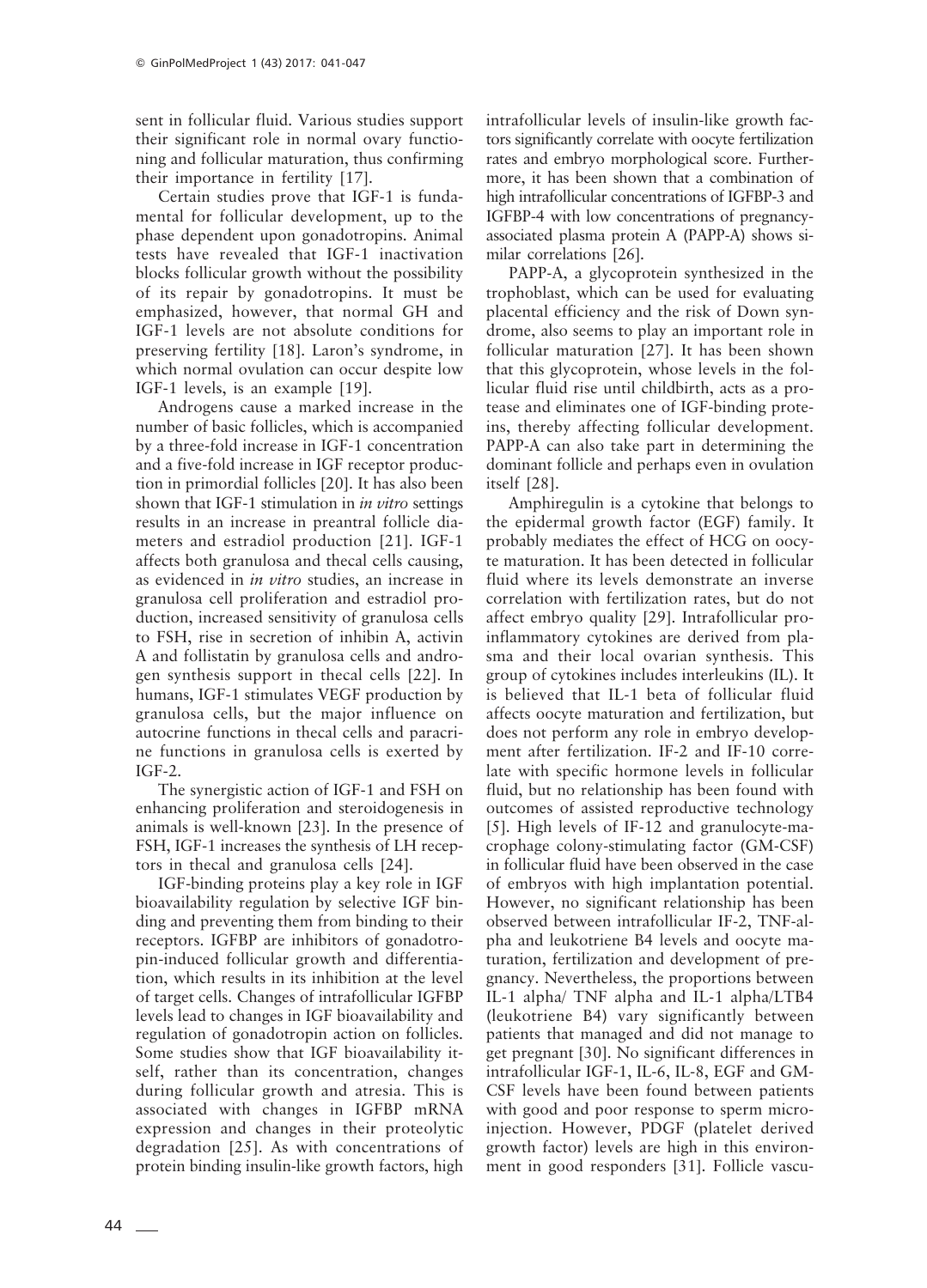larity, intrafollicular oxygen content and mitochondrial activity are factors that guarantee optimal oocyte development [5]. Reactive oxygen species (ROS) play a significant role in cellular signaling and homeostasis. However, during oxidative stress, the level of ROS can rise markedly and be harmful to oocytes. The exact influence of ROS on oocyte maturation requires further elucidation. A positive correlation between the ROS level in follicular fluid and oocyte maturity parameters has been observed. On the other hand, physiological ROS levels damage embryos and affect reproduction. It should be agreed that the optimal balance between oocyte access to oxygen and antioxidants is fundamental for the formation of normal meiotic spindle and an appropriate number of chromosomes. Free radical scavengers or endogenous antioxidants can counteract harmful effects of ROS. Follicular fluid contains superoxide dismutase and selenium-dependent glutathione peroxidase. A high level of the former is associated with oocyte fertilization disorders while a high level of the latter is linked with oocyte capability to be fertilized, but its low level is related to fertilization defects [32]. Total antioxidant capacity of follicular fluid is significantly higher in follicles containing an oocyte that is capable of being fertilized and shows a positive correlation with embryo quality and the number of pregnancies obtained using assisted reproductive technology [33].

The fluid in follicles containing mature oocytes that are capable of being fertilized and forming normal embryos contains lower amounts of nitrates and nitrites than in the case of embryos with low implantation potential. Moreover, the nitric oxide (NO) concentration is significantly higher in patients with endometriosis and hydrosalpinx, i.e. diseases associated with lower fertilization potential [9]. It seems then that intensive NO production in the oocyte microenvironment is unfavorable and leads to embryo development disorders [34].

The level of vascular endothelial growth factor (VEGF) in follicular fluid is a negative marker of oocyte quality since its synthesis is associated with hypoxia within the cumulusoocyte complex. However, this marker has not been used in practice thus far [5].

Apoptotic changes in the follicular environment are associated with low oocyte quality. It is believed that an apoptotic antigen, serum soluble Fas (sFas), regulates follicular atresia and oocyte maturation. This factor is present in follicular fluid [35]. A low concentration of sFas

and a high concentration of sFas-L (sFas ligand) indicate a high level of apoptosis and low oocyte quality [36]. A comprehensive analysis of data concerning the intrafollicular sFas level has shown that it is not a reliable marker of the quality of oocytes and embryos that develop from them [5].

M. Lemm et al. – *Follicular fluid*

Follicular fluid contains various proteins derived from serum filtrate and produced by granulosa and thecal cells. The identification of proteins that could be considered markers of good follicular development is technically complicated. That is why the understanding of the role of individual proteins in follicular growth and maturation is still limited [37]. Changes in alpha-fetoprotein, CEA and CA-125 antigens in follicular fluid seem to be insignificant in oocyte quality assessment [37]. Follicular fluid contains CD44 antigen, a glycoprotein engaged in intercellular interactions. Its concentration is lower in follicles containing oocytes capable of being fertilized and forming a normal embryo. It remains unknown, however, whether or not CD44 levels have a negative effect on oocytes [38]. It has been shown that leptin levels in follicular fluid correlate in a positive way with the fertilization rate and have a weak correlation with embryo morphological score. It is thought that leptin levels in this environment do not accurately represent oocyte quality and cannot be used for their selection [39].

Endothelin is a peptide composed of 21 amino acids and secreted by vascular endothelial cells. It plays a crucial role in vascular homeostasis. Endothelins have three isoforms: endothelin-1, endothelin-2 and endothelin-3. The concentration of endothelin-2 is significantly higher in follicles containing oocytes that can be fertilized and cleave [40]. The follicular concentration of this peptide correlates with IGF-1, which indicates their possible synergistic action promoting intrafollicular FSH activity [40].

Before oocytes become mature and able to be fertilized, the follicular fluid concentration of ovarian maturation inhibitor (OMI) declines. Follicles with high OMI activity contain immature oocytes, which means that OMI is a negative marker of oocyte quality [41].

It is believed that the concentration of certain amino acids in follicular fluid may be of predictive value, for instance D-asparagine acid, the presence of which correlates with the percentage of oocytes with good morphology [42]. Hyaluronic acid, the main component of the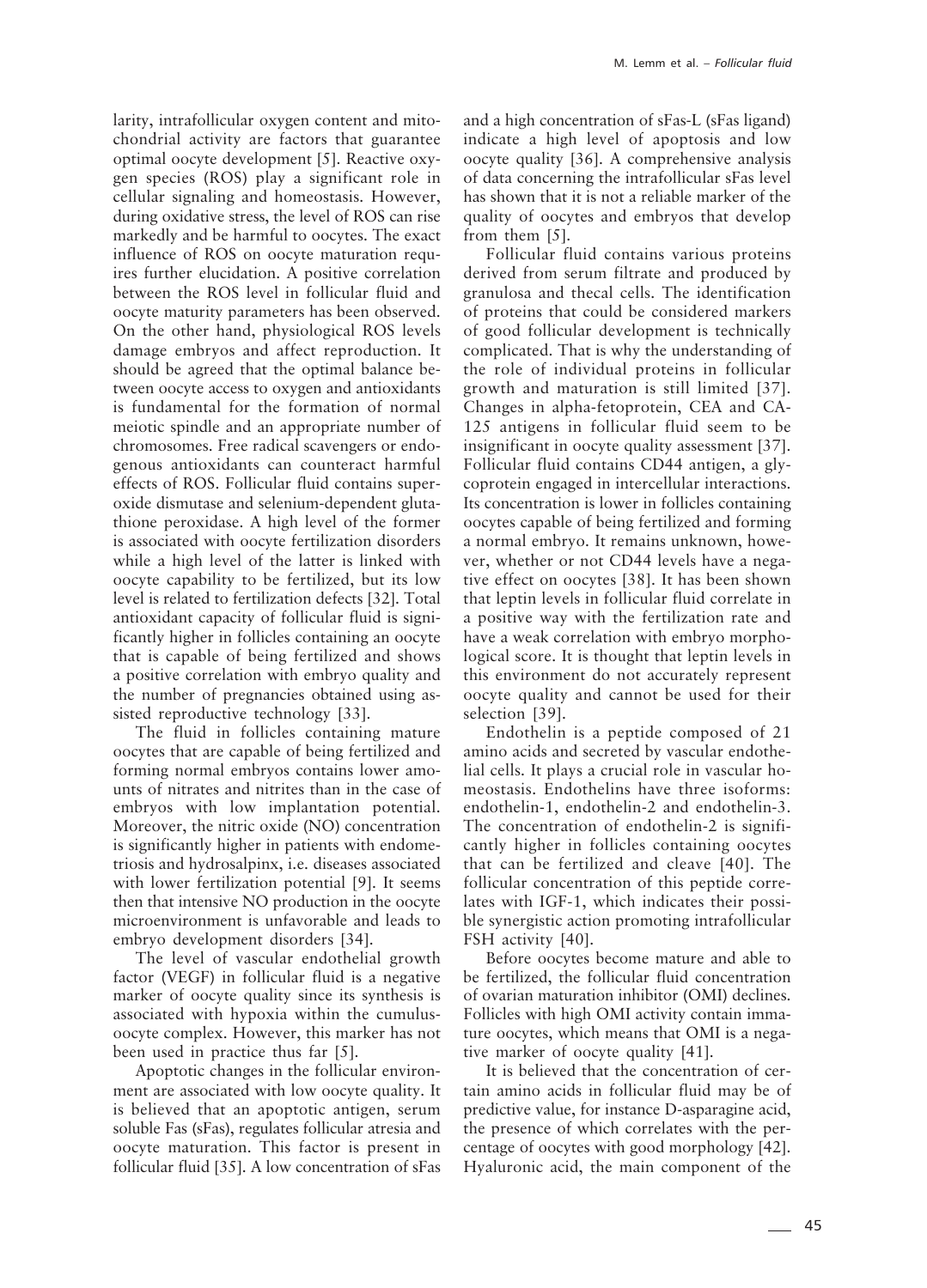extracellular matrix, is also present in follicular fluid, and its concentration is positively correlated with granulosa cell apoptosis and is higher in follicles containing oocytes that are incapable of being fertilized [43]. The level of hyaluronic acid in follicular fluid is low in cases of ineffective implantation and in hormonal disorders, which suggests that the production of this compound has an impact on embryo implantation potential [44].

Myo-inositol, a cyclic polyhydroxy alcohol containing six carbon atoms, is present in follicular fluid. Its concentration is positively correlated with estradiol levels as well as with the quality of oocytes and embryos that develop from them [45]. Myo-inositol supplementation improves the quality of oocytes obtained after ovarian stimulation in *in vitro* fertilization procedures [46].

## **CONCLUSION**

Follicular fluid is the immediate environment of a developing oocyte. That is why, determining its composition is a good tool for assessing oocyte quality, its capability to be fertilized and further course of early pregnancy. The knowledge of factors associated with the highest oocyte quality facilitates rationalization of methods used in assisted reproductive technology and contributes to the understanding of the causes of early miscarriages after natural fertilization. The review of the available literature proves that further investigation in the composition and role of follicular fluid is necessary. It will contribute to better understanding of yet unknown mechanisms responsible for reproduction failures and pathology of early embryonic and fetal development.

- 1. **Fortune JE**. Ovarian follicular growth and development in mammals. *Biol Reprod* 1994;50:225-232.
- 2. **Rodgers RJ, Irving-Rodgers HF**. Formation of the ovarian follicular antrum and follicular fluid. *Biol Reprod* 2010;82:1021-9.
- 3. **Zamah AM, Hassis ME, Albertolle ME, Williams KE**. Proteomic analysis of human follicular fluid from fertile women. *Clin Proteomics* 2015;12:5.
- 4. **McNatty KP, Reader K, Smith P et al.** Control of ovarian follicular development to the gonadotrophin-dependent phase: a 2006 perspective. *Soc Reprod Fertil Suppl* 2007;64:55-68.
- 5. **Revelli A, Piane L, Casano S et al.** Follicular fluid content and oocyte quality: from single biochemical markers to metabolomics. *Reprod Biol Endocrinol* 2009;7:40.
- 6. **Lenton EA, King H, Thomas EJ et al.** The endocrine environment of the human oocyte. *J Reprod Fertil* 1988; 82:827–841.
- 7. **Baskind NE, Orsi NM, Sharma V.** Follicular-phase ovarian follicular fluid and plasma cytokine profiling of natural cycle in vitro fertilization patients. *Fertil Steril* 2014;  $102.410 - 8$
- 8. **Laufer N, Botero-Ruiz W, DeCherney AH et al.** Gonadotropin and prolactin levels in follicular fluid of human ova successfully fertilized in vitro. *J Clin Endocrinol Metab* 1984;58:430-434.
- 9. **Lee TH, Wu MY, Chen MJ et al.** Nitric oxide is associated with poor embryo quality and pregnancy outcome in in vitro fertilization cycles. *Fertil Steril* 2004;82:126-131.
- 10. **Hiller SG, Reichert LE, Van Hall EV.** Control of preovulatory follicular estrogen biosyntesis in human ovary. *J Clin Endocr Metab* 1981;52:847-856.
- 11. **Lewicka S, Van Hagens C, Hettinger U at al.** Cortisol and cortisone in human follicular fluid and serum and the outcome of IVF treatmen. *Human Reproduction* 2003; 18:1613-1617.
- 12. **Amin M, Simerman A, Cho M et al.** 21-Hydroxylasederived steroids in follicles of nonobese women undergoing ovarian stimulation for in vitro fertilization (IVF) positively correlate with lipid content of luteinized granulosa cells (LGCs) as a source of cholesterol for steroid synthesis. *J Clin Endocrinol Metab* 2014; 99:1299-306.
- 13. **Kim JH, Lee JR, Chang HJ et al.** Anti-Müllerian Hormone Levels in the Follicular Fluid of the Preovulatory Fol-

licle: A Predictor for Oocyte Fertilization and Quality of Embryo. *J Korean Med Sci* 2014;29:1266–1270.

- 14. **Wen X, Tozer AJ, Butler SA et al.** Follicular fluid levels of inhibin A, inhibin B, and activin A levels reflect changes in follicle size but are not independent markers of the oocyte's ability to fertilize. *Fertil Steril* 2006;85:1723–1729.
- 15. **Lau CP, Ledger WL, Groome NP et al.** Dimeric inhibins and activin A in human follicular fluid and oocyte-cumulus culture medium. *Hum Reprod* 1999; 14: 2525–2530.
- 16. **Wu YT, Tang L, Cai J et al.** High bone morphogenetic protein-15 level in follicular fluid is associated with high quality oocyte and subsequent embryonic development. *Hum Reprod* 2007;22:1526–1531.
- 17. **Adashi EY, Thorner MO, Jaffe RB.** The somatotrophic axis and the reproductive process in health and disease. *Fertil Steril* 1994; 61:1014-5.
- 18. **de Boer JA, Schoemaker J, van der Veen EA.** Impaired reproductive function in women treated for growth hormone deficiency during childhood. *Clin Endocrinol (Oxf)* 1997;46:681-9.
- 19. **Klinger B, Anin S, Silbergeld A et al.** Development of hyperandrogenism during treatment with insulin-like growth factor-I (IGF-I) in female patients with Laron syndrome. *Clin Endocrinol (Oxf)* 1998 Jan;48(1):81-7.
- 20. **Vendola K, Zhou J, Wang J et al.** Androgens promote oocyte insulin-like growth factor I expression and initiation of follicle development in the primate ovary. *Biol Reprod* 1999; 61:353-7.
- 21. **Zhou R, Yu SM, Ge W**. Expression and functional characterization of intrafollicular GH-IGF system in the zebrafish ovary. *Gen Comp Endocrinol* 2015 pii: S0016-6480: 30033-2.
- 22. **Spicer LJ, Chamberlain CS, Maciel SM.** Influence of gonadotropins on insulin- and insulin-like growth factor-I (IGF-I)-induced steroid production by bovine granulosa cells. *Domest Anim Endocrinol* 2002;22:237-54.
- 23. **Giudice LC.** Insulin-like growth factor family in Graafian follicle development and function. *J Soc Gynecol Investig* 2001;8 (1 Suppl Proceedings):26-9.
- 24. **Magoffin DA, Weitsman SR.** Insulin-like growth factor-I regulation of luteinizing hormone (LH) receptor messenger ribonucleic acid expression and LH-stimulated signal transduction in rat ovarian theca-interstitial cells. *Biol Reprod* 1994; 51:766-75.